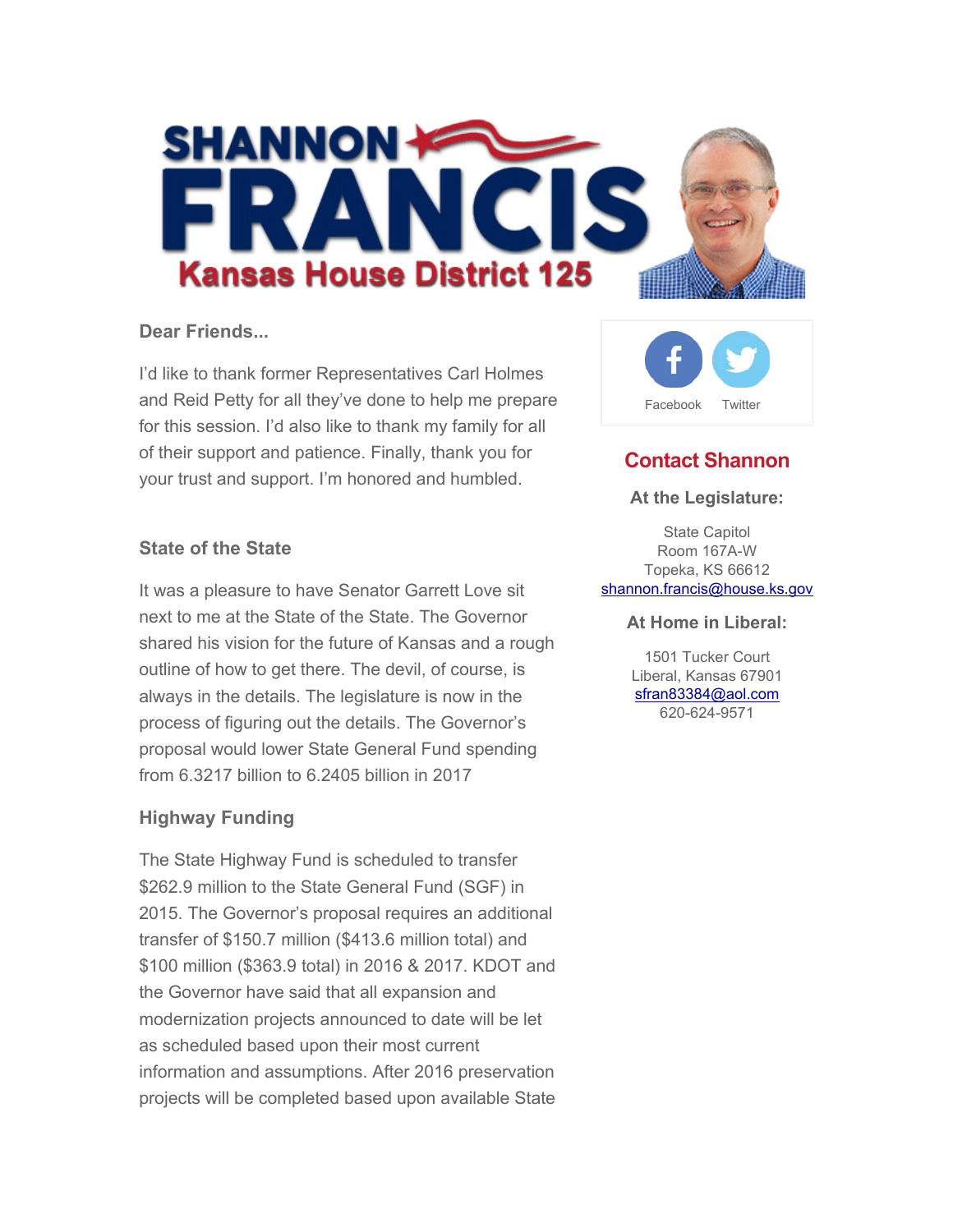Highway Fund dollars. The shifting of this large amount of funds from KDOT concerns me.

# **Education Funding**

The Governor wants to block grant School District funding in 2016 & 2017 based upon 2015 expenditures less increased KPERS Funding (\$ 44.6 million statewide 2015) and a November 2014 adjustment for caseload escalator increases (\$63 million). There would be no additional funds for future student population increases, health insurance increases, utility cost increases, salary increases, etc. etc. until 2018. This could be another case where local property taxes go up because of a lack of state funding. Also the Governor wants to scrap the existing funding formula. The existing formula recognizes the need for extra resources for rural schools with small class sizes as well as those with large immigrant and low income population. Since the drive to do away with the funding formula is to lower spending it may be bad for Liberal and Rural Kansas.

## **Tax Increases**

The Governor's proposal would speed up the elimination of 50% of your itemized personal income tax deductions from 2017 to 2015, increase cigarette taxes by \$1.50 a pack and liquor tax on drinks by 4%.

First United Methodist Bishop Scott Jones graciously met with myself and other Methodist members of the Legislature. The Bishops favorite saying is "Don't forget the big thing is the big thing." **You, my community, are the big thing!** With all the spin in